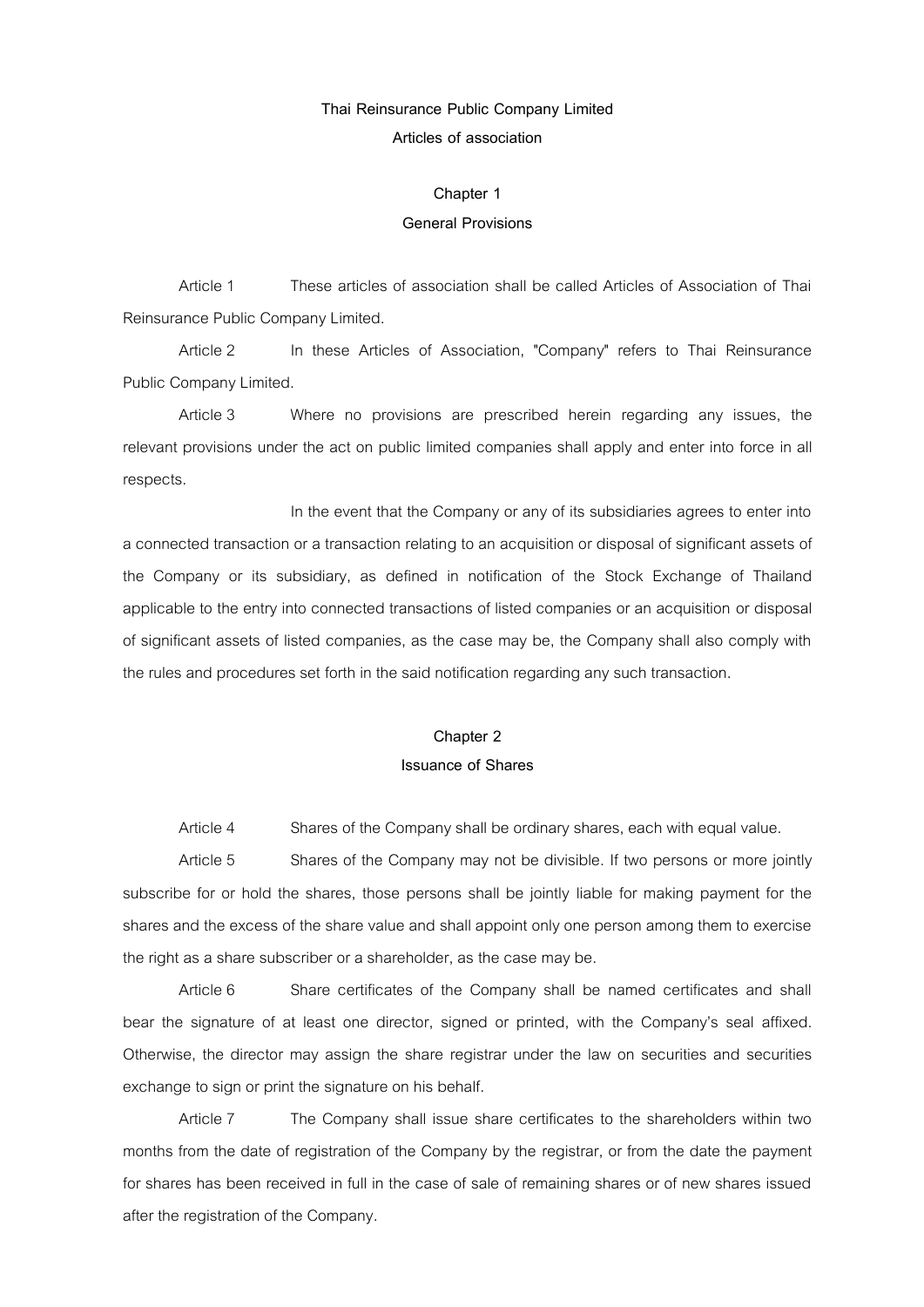Article 8 In case any share certificate is lost, faded or damaged in material respect and the shareholder can surrender the damaged certificate for replacement or cannot surrender the same because it is lost, the shareholder may request the Company to issue a new share certificate as a substitute, but must provide evidence thereof as deemed appropriate. In this case, the Company shall issue a new share certificate to the shareholder within 14 days from the date of receiving such request.

Article 9 The Company shall not own its shares or take them in pledge, except in the case where the Company may repurchase the shares in accordance with the provisions prescribed in the law on public limited companies. In the case where the amount of shares to be repurchased by the Company does not exceed ten percent of its paid-up capital, the Board of Directors shall have the power to approve such repurchase without the requirement to seek approval from the meeting of shareholders.

The repurchase of shares by the Company exceeding ten percent of its paid-up capital shall be subject to prior approval from the meeting of shareholders.

### **Chapter 3 Transfer of Shares**

Article 10 The Company's shares are transferable without restrictions.

Article 11 The transfer of shares shall be deemed valid upon the transferor's endorsement of the share certificate by stating name of the transferee, affixing signatures of the transferor and the transferee, and delivering the share certificate to the transferee.

The said transfer of shares may be set up against the Company after receipt by the Company of an application for registration of the share transfer and it may be set up against an outsider only after the Company has registered the share transfer.

If the Company considers such share transfer to be valid, the Company shall register the share transfer within fourteen days from the date of receipt of the request. If the Company considers such share transfer to be invalid, the Company shall so inform the applicant within seven days.

If the Company's shares are listed on the Stock Exchange of Thailand, the share transfer shall be in compliance with the law on securities and securities exchange.

Article 12 In case a share transferee wishes to acquire a new share certificate, he shall send the Company a written request bearing signature of the share transferee and certified by at least one witness and shall return the old share certificate to the Company. The Company shall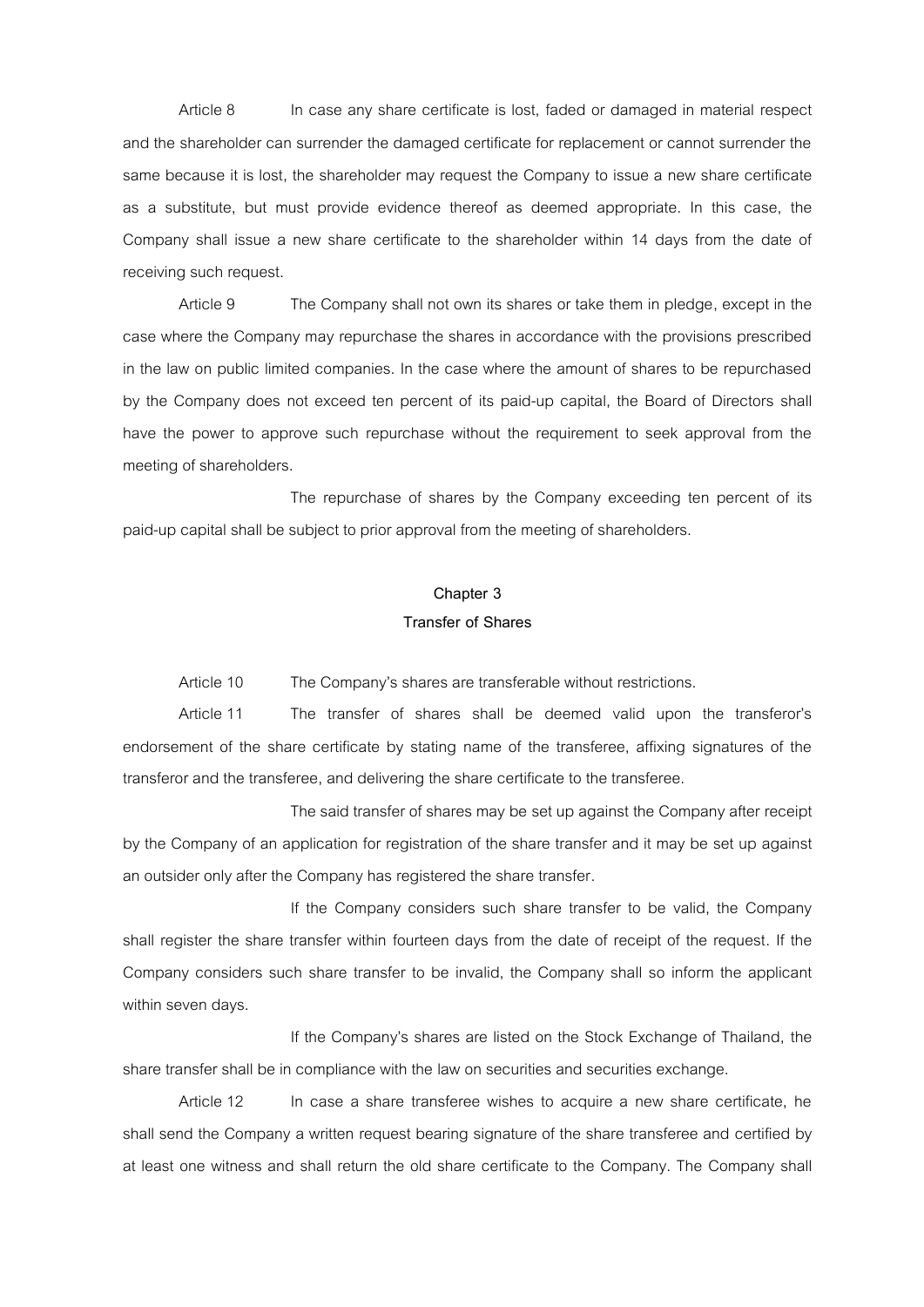register the share transfer within seven days and issue a new share certificate within one month from the date of receipt of the request.

Article 13 In case a shareholder dies or becomes bankrupt, thereby causing any person to be entitled to the shares, if that person provides lawful and complete evidence of such entitlement to the Company, the Company shall register such person as a shareholder and issue a new share certificate to him within one month from the date of receipt of the said complete evidence.

Article 14 Fees for issuing share certificates shall be collected at the rates prescribed by law. In case the Company's shares are listed on the Stock Exchange of Thailand, fees for issuing share certificates shall be collected in accordance with regulations of the Stock Exchange of Thailand.

Article 15 During the period of twenty-one days prior to the date of each meeting of shareholders, the Company may suspend the registration of share transfer and shall so notify the shareholders in advance by posting a notice thereof at the head office and all branch offices of the Company at least fourteen days before the date of commencing the suspension of the registration of share transfer.

### **Chapter 4**

#### **Board of Directors**

Article 16 There shall be not less than nine, but not more than fifteen directors, and not less than half of directors shall be resident in the Kingdom.

Article 17 The directors of the company shall be appointed by the shareholders meeting pursuant to the following criteria and methods:

- (1) A shareholder shall have one vote per share.
- (2) A shareholder must exercise his right according to number of votes specified under (1) to vote for directors, either one candidate at a time or a group of persons.
- (3) At the election of directors, the votes shall be decided by majority. In case of an equality of votes, the chairman shall have a casting vote.

Article 18 At the annual general meeting of the shareholders, one-third of the directors, or if their number is not multiple of three, then the number nearest to one-third, must retire from office.

The directors retiring from office in the first and second years after registration of the company shall be done by drawing lots. In subsequent years, the director who has held office longer shall retire. A retiring director is eligible for re-election.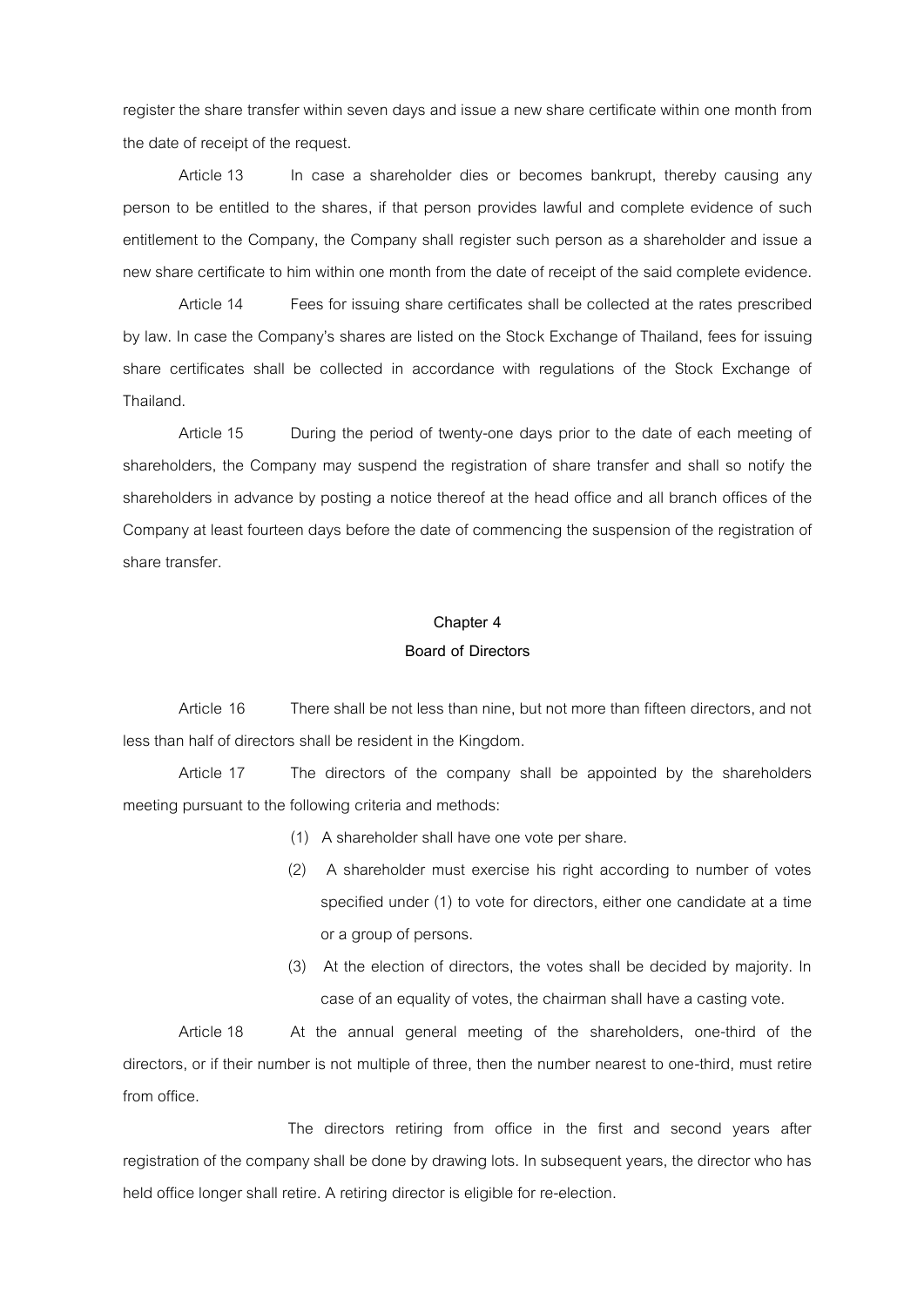Article 19 Apart from retirement by rotation, a director shall vacate office upon:

- (1) death;
- (2) resignation;

(3) lack of qualification or having prohibited characteristics under the law on public limited companies;

(4) removal by a resolution of the meeting of shareholders;

(5) removal by a court order.

Article 20 Any director wishing to resign from his position as the director shall submit his resignation letter to the Company. Such resignation shall take effect on the date the resignation letter reaches the Company.

The director tendering resignation under the first paragraph may also notify the registrar of his resignation.

Article 21 In case there is a vacancy on the Board of Directors for any reason other than retirement by rotation, the Board of Directors shall elect a person who possesses the qualifications specified by laws as a replacement director at the next meeting of the Board of Directors. If the remaining term of office of the said director is less than two months, the replacement director shall hold office only for the remaining term of office of the director whom he replaces.

The resolution passed by the Board of Directors under the first paragraph shall be subject to a vote of not less than three-fourths of the number of the remaining directors.

Article 22 The meeting of shareholders may pass a resolution to remove any director prior to retirement by rotation, subject to a vote of not less than three-fourths of the number of shareholders who attend the meeting and have the right to vote and who altogether hold not less than one half of the number of shares held by the shareholders who attend the meeting and have the right to vote.

Article 23 A director may or may not be a shareholder of the Company.

Article 24 The Board of Directors shall elect one director to act as Chairman of the Board.

Where it deems appropriate, the Board of Directors may elect one or several directors as Vice-Chairman who shall have the duties according to these Articles of Association to perform any tasks assigned by the Chairman of the Board.

Article 25 At a meeting of the Board of Directors, the number of directors attending the meeting shall not be less than half of the total number of directors in order to form a quorum. In the event that the Chairman of the Board is absent or is unable to perform his duty, if a Vice-Chairman is present, he shall act as chairman of the meeting. If there is no Vice-Chairman or if the Vice-Chairman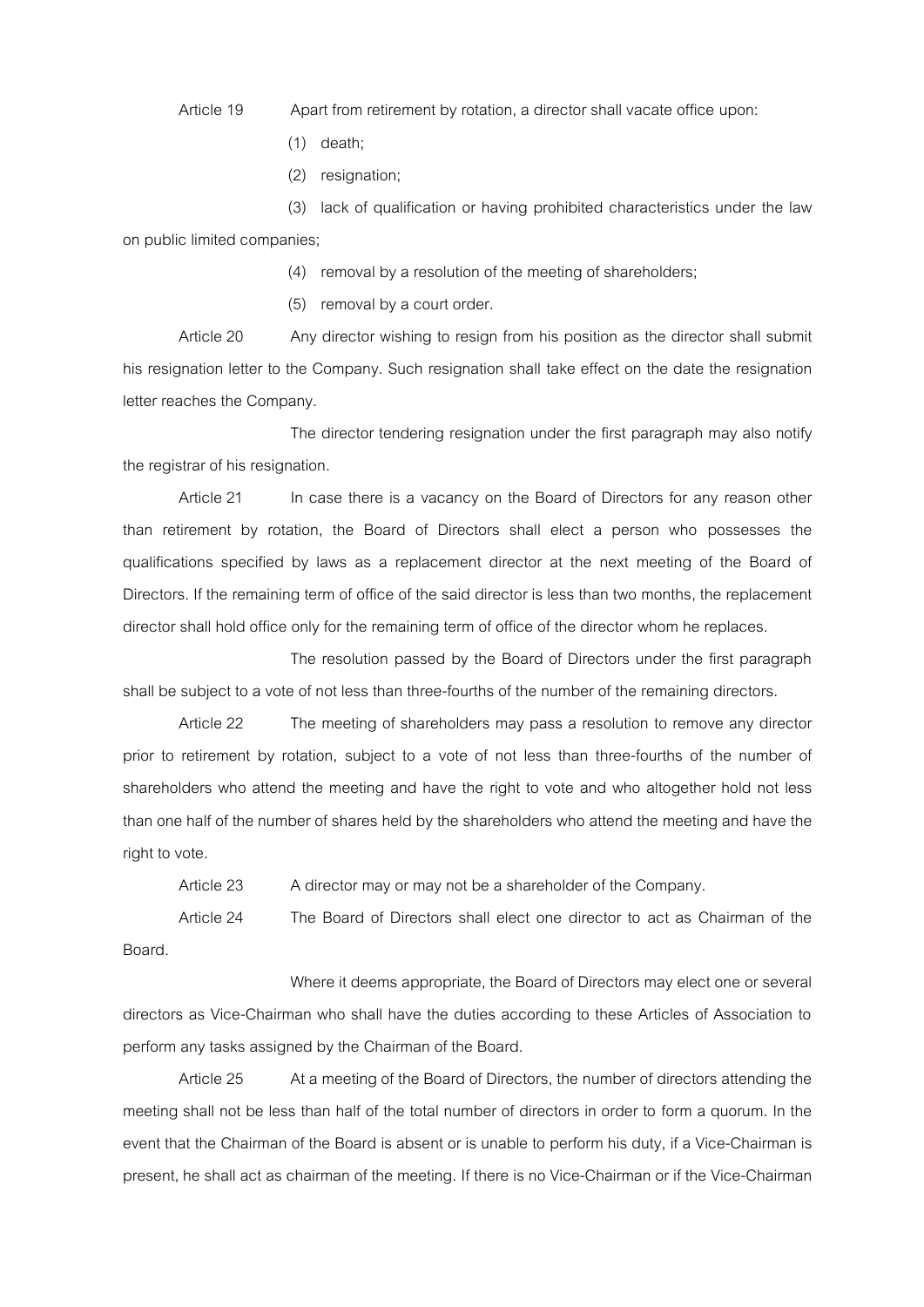is unable to perform his duty, the directors present at the meeting shall elect one among them to act as chairman of the meeting.

Decisions of the meeting shall be passed by a majority vote.

Each director shall have one vote, but the director who has an interest in any matter shall have no right to vote on such matter. In case of an equality of votes, the chairman of the meeting shall have an additional vote as a casting vote.

Article 26 The Chairman of the Board shall be the person to call a meeting of the Board of Directors.

If two directors or more request to convene a meeting of the Board of Directors, the Chairman of the Board shall determine the date of the meeting within fourteen days from the date of receipt of such request.

Article 27 For calling a meeting of the Board of Directors, the Chairman of the Board or the director designated by him shall send a notice of the meeting to the directors at least seven days prior to the date of the meeting. However, where it is necessary and urgent to preserve the rights or interests of the Company, a meeting may be called by other methods and an earlier date of the meeting may be determined. The selected venue of the meeting may not necessarily be the locality in which the Company's head office is situated. The meeting may be held at any other place as deemed appropriate by the Chairman of the Board or the director designated by him. Or the meeting may be held via electronic means, provided that such meeting shall be held in accordance with the laws, regulations, notifications, requirements or any other relevant rules that are currently applicable or as may be amended in the future.

The notice of the meeting of the Board of Directors for electronic means may be served via electronic means, subject to requirements under the applicable laws.

Article 28 The directors shall perform duties in compliance with the laws, the objectives and the Articles of Association of the Company, and resolutions of the meeting of shareholders.

The Board of Directors may assign one or several directors or any other person to perform any act on behalf of the Board of Directors.

Article 29 No director shall operate a business or become a partner or shareholder of other juristic entity that has the same nature as, and is in competition with, the Company's business, unless he has so notified to the meeting of shareholders before the passing of resolution for his appointment.

Article 30 The directors must inform the Company, without delay, of any interest they have in any contract executed by the Company or any increase or decrease in number of shares or debentures held by them in the Company or its affiliated companies.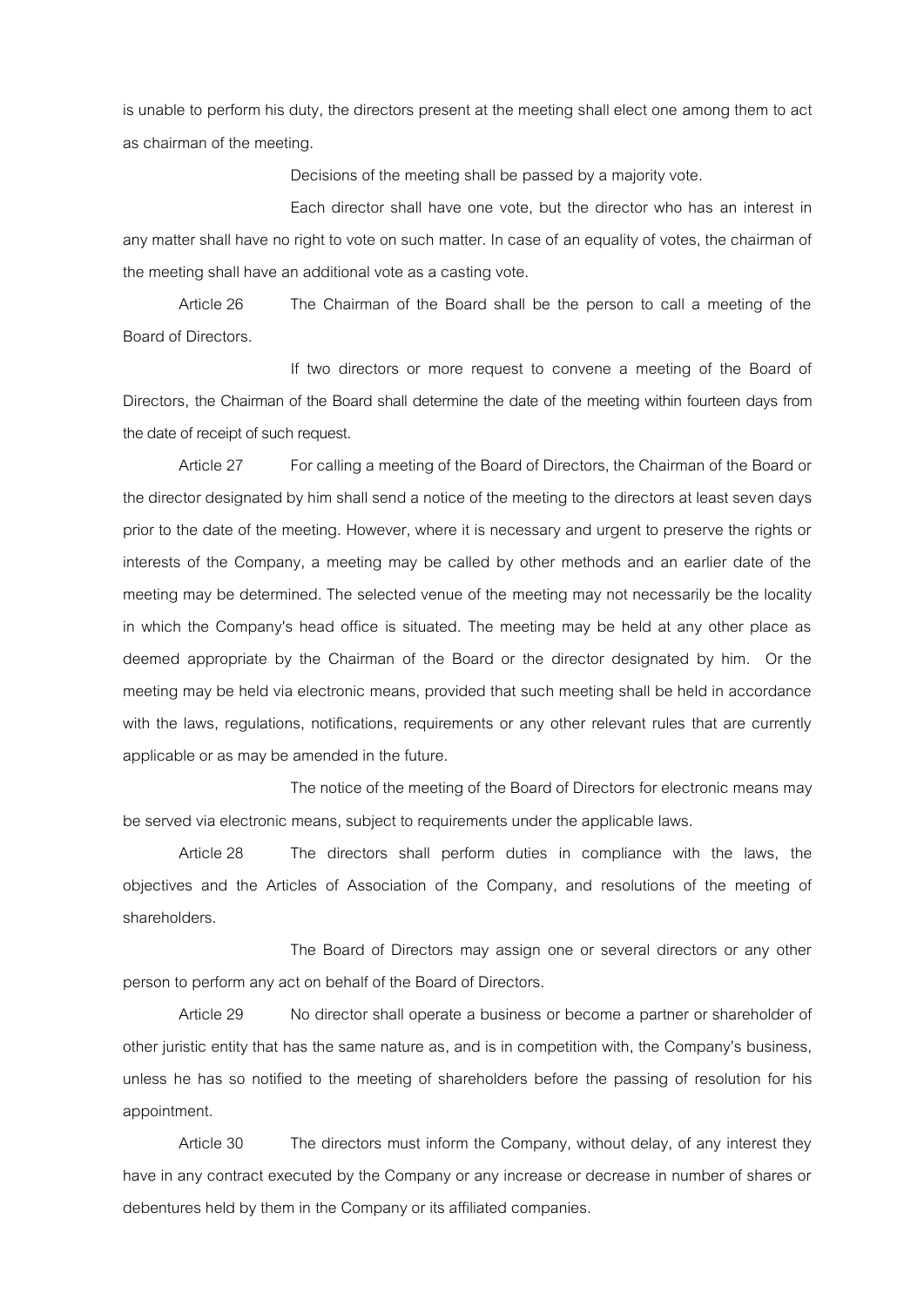Article 31 The Board of Directors shall hold a meeting at least once in every three months.

The Company shall pay remuneration to the directors with respect to their discharge of duties as deemed necessary and appropriate in the form of salary, bonus, meeting allowance, and daily allowance.

The provisions under the second paragraph shall not prejudice rights of the employees or staff of the Company who have been elected as directors to receive remuneration and benefits in their capacity as employees or staff of the Company.

Article 32 Two directors shall be authorized to sign on behalf of the Company, with the Company's seal affixed.

The Board of Directors may specify names of the directors who are authorized to sign and bind the Company with the Company's seal affixed.

## **Chapter 5 The Shareholders Meeting**

Article 33 The Board of Directors shall call a shareholders meeting which is an annual ordinary general meeting of shareholders within four months from the last day of the fiscal year of the company

Shareholders meetings other than the one referred to in the first paragraph shall be called extraordinary general meeting. The Board of Directors may call an extraordinary general meeting of shareholders at any time the Board considers it appropriate to do so, or one or more shareholders holding shares not less than ten percent of the total number of shares sold, may request in writing to the Board of Directors to call an extraordinary general meeting at any time, but the subjects and reasons for calling such meeting shall be clearly stated in such request. In such case, the Board of Directors shall proceed to arrange a shareholder meeting within forty five days from the date of receipt such request from the shareholders.

In case the Board of Directors does not hold the meeting within the period set out in paragraph two, the shareholders who subscribe their names or other shareholders holding the number of shares as required may call the meeting within forty five days from the completion of the period set out in paragraph two. In this regard, such meeting shall be considered as the shareholders' meeting called by the Board of Directors, and the Company shall be responsible for any necessary expenses incurred from the meeting and appropriate facilitation.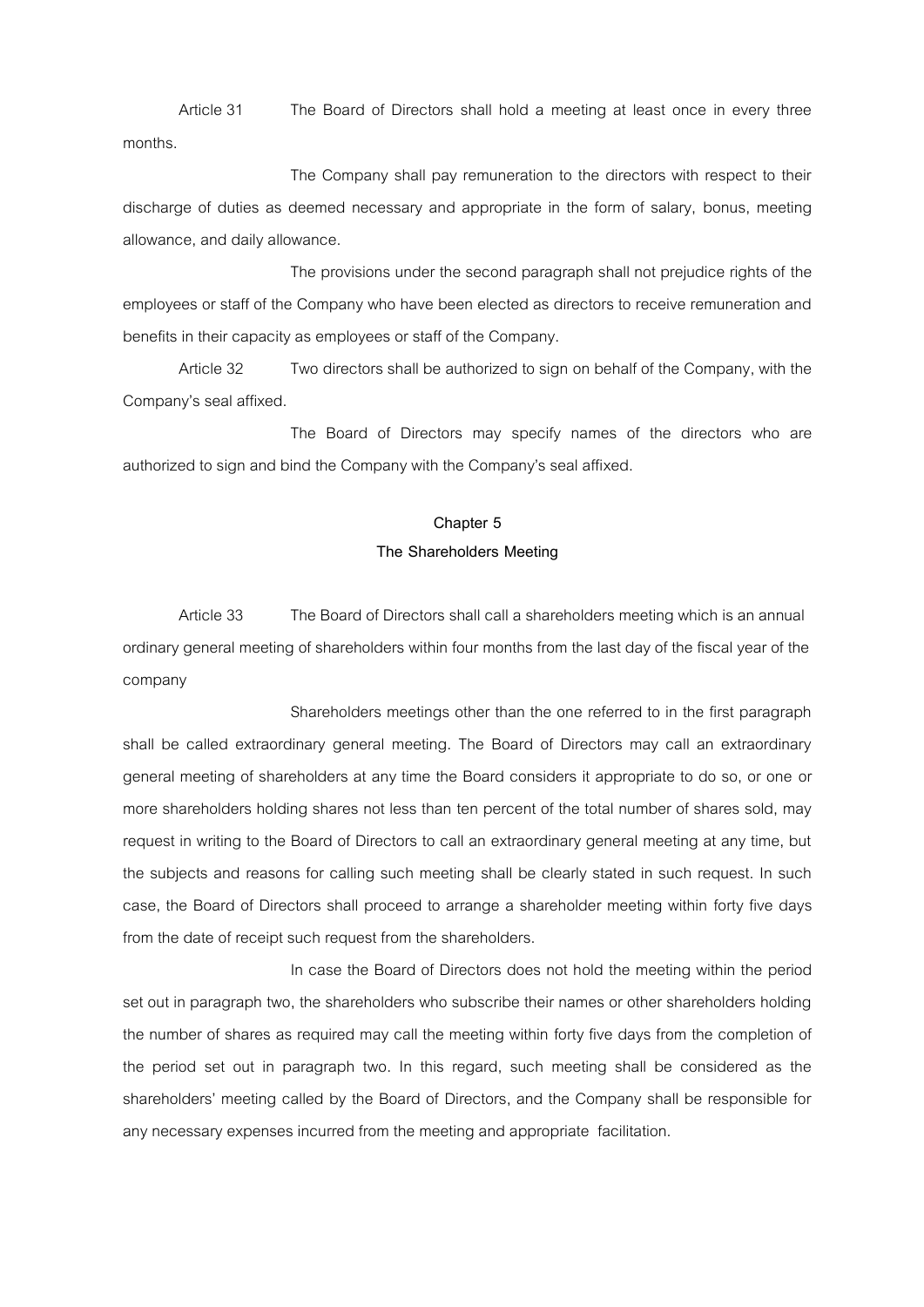In the case that the quorum of the meeting convened as requested by shareholders under paragraph three cannot be formed as required by Article 35, the shareholders in paragraph three shall be responsible to the Company for any expenses incurred from such meeting.

Article 34 In calling a shareholder meeting, the board of directors shall prepare a written notice calling the meeting that states the place, date, time, agenda of the meeting and the matters to be proposed to the meeting with reasonable details by indicating clearly whether it is the matter proposed for information, for approval, or for consideration, as the case may be, including the opinion of the board of directors in the said matters, and the said notice shall be delivered to the shareholders at least seven days prior to the date of the meeting. The notice calling for the meeting shall also be published three days consecutively in a newspaper at least three days prior to the date of the meeting. The board of directors shall determine the place where the meeting mentioned in the first paragraph shall take place.

Article 35 In order to constitute a quorum, there shall be shareholders and proxies (if any) attending at a shareholders meeting amounting to not less than twenty five persons or not less than one half of the total number of shareholders, and in either case such shareholders shall hold shares amounting to not less than one-third of the total number of shares sold.

At any shareholders meeting, if one hour passed from the time specified for the meeting and the number of shareholders and the aggregate number of shares held by the shareholders attending the meeting is still inadequate for the quorum, and if such shareholders meeting was called as a result of a requested by the shareholders, such meeting shall be cancelled. If such meeting was called by the board of directors, the meeting shall be called once again and the notice calling such meeting shall be delivered to the shareholders not less than seven days prior to the date of the meeting. In the subsequent meeting a quorum is not required.

Article 36 The chairman of the board of directors shall preside at every shareholders meeting. If the chairman of the board is not present or can not perform his duty, and if there is a vice chairman, the vice chairman present at the meeting shall be the chairman of the meeting. If there is no vice chairman or if the vice chairman can not perform his duty, the shareholders present at the meeting shall elect one shareholder to be chairman of the meeting.

In voting, the shareholders shall have vote equal to the number of shares held by them. One share is entitled to one vote.

Voting shall be made openly, unless at least five shareholders request a secret vote and the meeting resolves accordingly. The method for the secret vote shall be as specified by the chairman.

Article 37 A resolution of the shareholders meeting shall be made by voting as follows: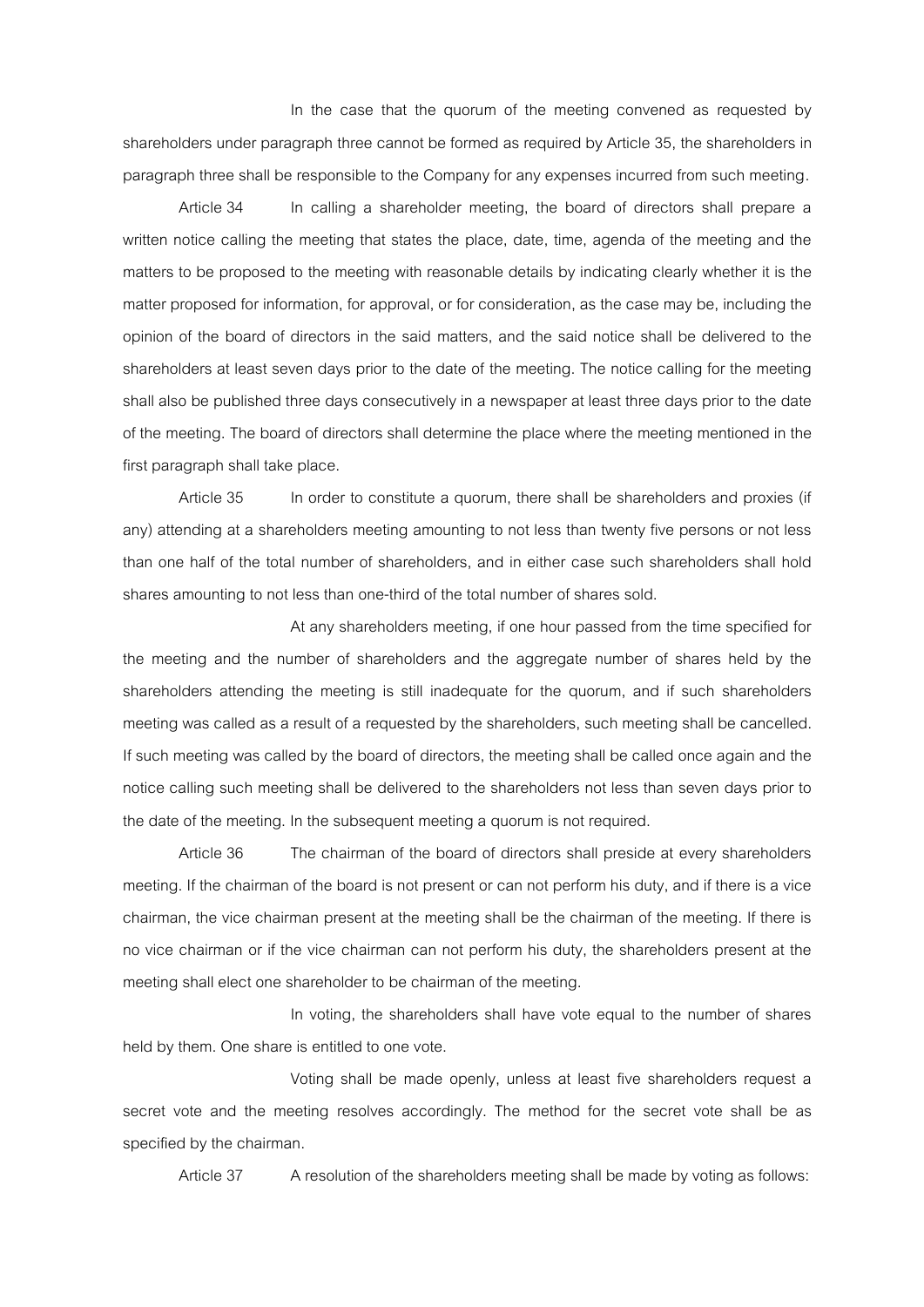- (1) In normal transaction, any solution at a shareholders meeting shall be passed by a simple majority vote of the shareholders present at the meeting with the right to vote. In case of equally of votes, the chairman of the meeting shall have a casting vote.
- (2) However, the following transactions require a higher majority votes of three-fourth of the shareholders present at the meeting with the right to vote:
	- (a) The sale or transfer of the business, in whole or a substantial part thereof.
	- (b) The purchase or acceptance of transfer of business of other company.
	- (c) The entering into amending or terminating a lease of the business in whole or in an essential part. Entrusting another person with the management of the company. Amalgamating the business with another company with a view to share profit and loss.
	- (d) Amendment of the memorandum and articles of association.
	- (e) Increase or reduction of capital. Issue of debentures. A decision to amalgamate or dissolve the company,
- Article 38 At least the following business should be transacted at a annual general

meeting:

- (1) Acknowledge of the board of directors' report on the operation of the company during the previous year.
- (2) Approval of balance sheet and the profit and loss account.
- (3) Approval as to appropriation of profit.
- (4) Election of directors to replace those retired by rotation.
- (5) Appointment of an auditor and approval of the audit fee of the company.
- (6) To transact other business.

### **Chapter 6**

### **Dividend and Reserves**

Article 39 No dividend shall be paid from any type of fund otherwise than from profits. In the case where the Company still has accumulated losses, it shall be prohibited from paying dividend.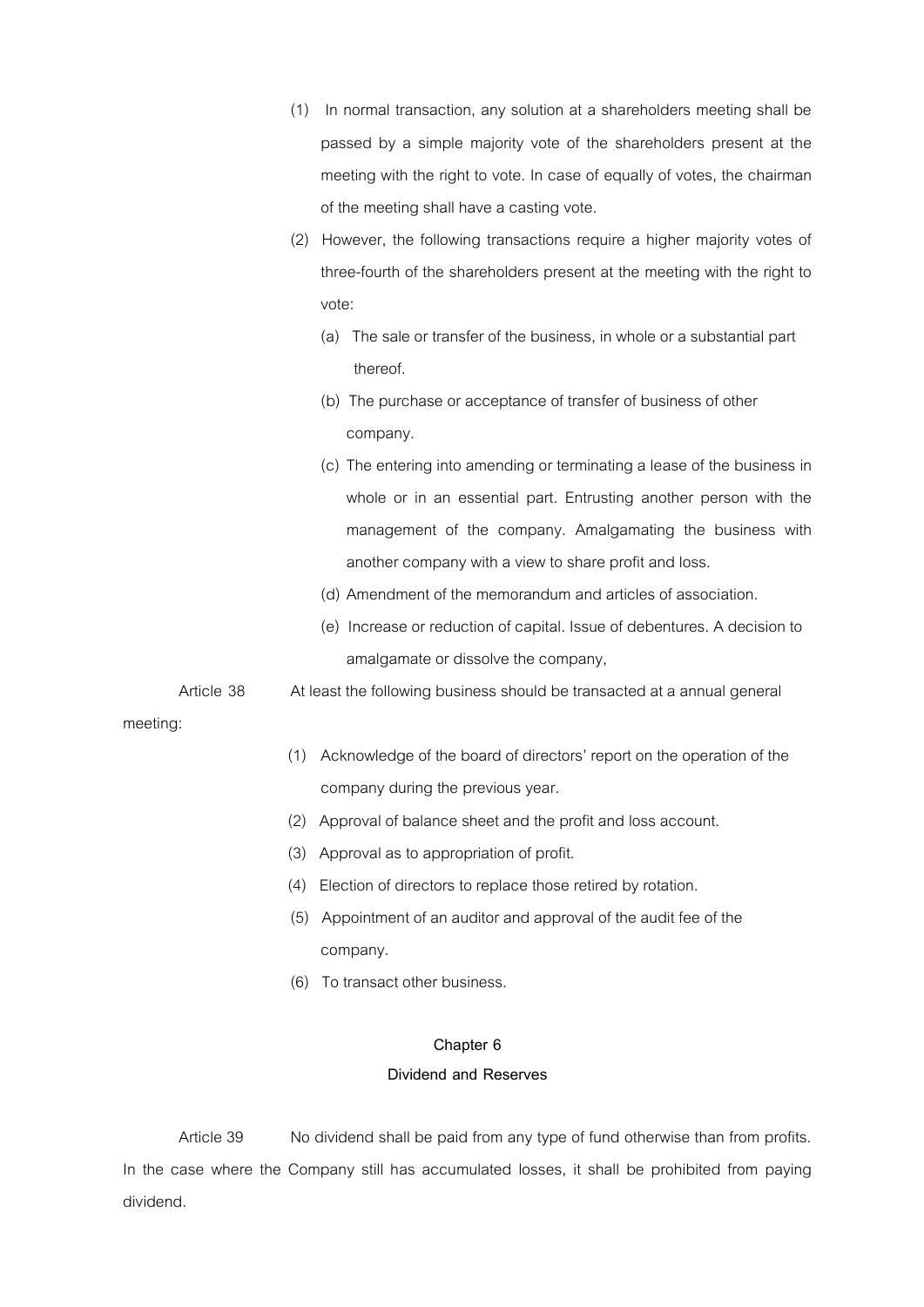Dividend shall be allocated according to the number of shares and in an equal amount per share.

The Board of Directors may pay interim dividend to the shareholders from time to time when it deems that the Company has gained sufficient profit that could justify such dividend payment, and shall then report such dividend payment to the next meeting of shareholders.

Dividend payment shall be made within one month from the date the meeting of shareholders or of the Board of Directors, as the case may be, has passed the resolution. The dividend payment shall be notified to the shareholders in writing and the notice of such dividend payment shall also be advertised in newspapers.

Article 40 The Company shall appropriate for a reserve fund at least five percent of its annual net profit deducted by the accumulated losses brought forward (if any) until the reserve fund reaches an amount of not less than ten percent of the registered capital.

#### **Chapter 7**

### **Accounting, Finance and Auditing**

Article 41 The accounting year of the Company shall commence on January 1 and end on December 31 of each calendar year.

Article 42 The Company shall arrange for its accounts to be prepared, kept and audited in accordance with the applicable laws, and shall prepare a balance sheet and a profit and loss account at least once in every twelve-month period, which is the accounting year of the Company.

Article 43 The Board of Directors shall arrange for the balance sheet and the profit and loss account to be prepared as of the end of the accounting year of the Company, and shall submit the same to the annual general meeting of shareholders for consideration and approval. The Board of Directors shall arrange for an auditor to complete auditing of the said balance sheet and profit and loss account before the submission thereof to the meeting of shareholders.

Article 44 The Board of Directors shall provide the following documents to the shareholders together with the notice of the annual general meeting:

- (1) copies of the balance sheet and profit and loss account, which have been duly audited by the auditor, together with a report of the auditor; and
- (2) the Board of Directors' annual report.

Article 45 The auditor must not be a director, staff, employee or person holding any position in the Company.